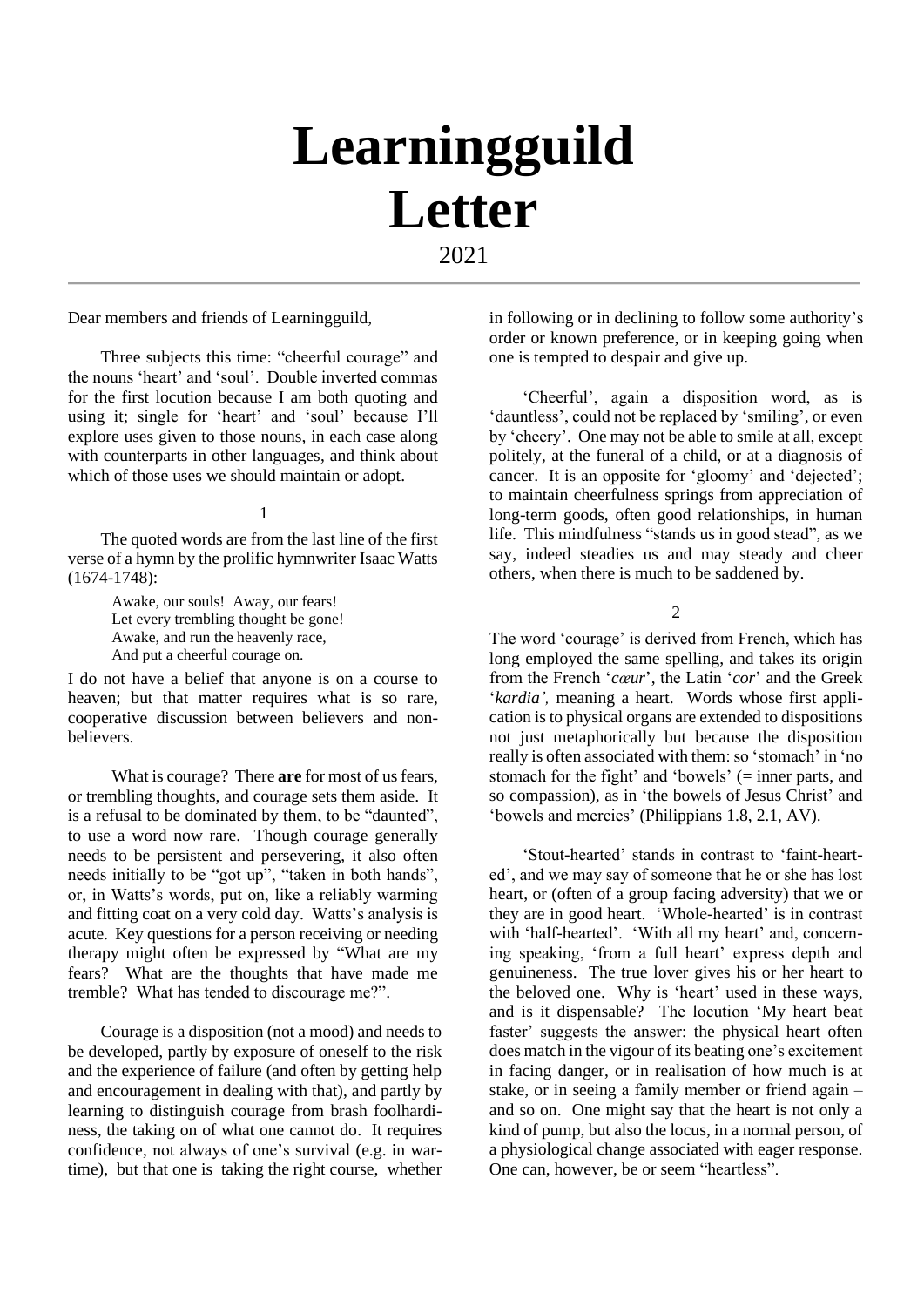I invite the reader to explore citations including 'heart' (and 'courage' and 'soul') in the *Oxford Dictionary of Quotations*, of which a copy may be borrowed from me. The metaphorical use of 'heart' is indispensable. How much it often matters to speak and write "from the heart" is suggested by these two sentences from the philosopher A.J.Ayer's first autobiography *Part of my Life*. He visited the US in 1938, and writes thus (p.206) about the letters he sent to his then wife while he was away:

> Throughout my journey I wrote her a series of very long letters which might have had some interest as a travelogue; but she did not like them because they were too impersonal. Whatever my feelings, I have always found it difficult in writing letters to strike a personal note.

In marriage and other close relationships one needs, of course, to "have a heart", and so be ready to adjust one's behaviour in response to the other's disappointment.

3

How do uses and so meanings of 'soul' differ from, and how resemble, those given to 'heart'? There is for 'soul' no reference to a physical organ, nor is 'soul' much used, as is 'heart', in connection with confidence or enthusiasm. On the other hand, each word is mainly employed to indicate what is thought to be of central importance or fundamental in a person. There are metaphorical uses where the talk or writing is of something or someone in implicit comparison with others: so we use such locutions as 'Brevity is the soul of wit' and 'He was the soul of the party'. There is also synecdoche (using for the whole a word for a part), as in "Old King Cole was a merry old soul". But neither of the two main uses of the word are of such kinds.

One appears in the second line of the sonnet written in 1802 by William Wordsworth (1770-1850) in contemplation of London as it appeared to him from Westminster Bridge:

> Earth has not anything to show more fair: Dull would he be of soul who could pass by A sight so touching in its majesty.

In modern prose or conversation we might perhaps say "A person would have a dull soul …". The reference is to the capacity (realized or not) of a human being to recognize and respond with deep feeling to something judged to be beautiful or of an ultimate importance, such as the development of and care for a child. Hence the adjectival use in 'soul music' and the hyphenated 'soul-searching'.

The other main use occurs, often very prominently (as traditionally) in Christian contexts, though now in some of these hardly at all. Here is the relevant section of the Shorter Oxford's entry:

> The spiritual part of a human being considered in its moral aspect or in relation to God and his precepts, *spec[ifically]* regarded as immortal and of being capable of redemption or damnation in a future state.

'Spiritual part' has no clear meaning. The U.S. version of the Catechism of the Catholic Church has the following, in its glossary, for 'soul', with an obscure first sentence that adds nothing clear to the second:

> The spiritual principle of human beings. The soul is the subject of human consciousness and freedom; soul and body together form one unique human nature. Each human soul is individual and immortal, immediately created by God. The soul does not die with the body, from which it is separated by death, and with which it will be united in the final resurrection.

Why, it might be asked, are you putting all this and more before your readers? Not only because this or a similar use of the word 'soul' has had great prominence in Western thought, but also because it remains prominent in many people's prayers and belief-systems and is presented by many teachers to children, young people and congregations as something to be accepted ‒ and therefore deserves careful and critical attention.

Wikipedia's entry for "May God have mercy upon your soul" describes the widespread use of this or similar words after a sentence of death in Englishspeaking countries. It has been in accordance with the wording of the funeral service of the Church of England's Book of Common Prayer (1662), a service used for centuries, in which the committal of a human body to the earth or to fire has begun with:

> Forasmuch as it hath pleased Almighty God of his great mercy to take unto himself the soul of our dear brother/sister here departed ….

It is broadly within this tradition of thought and expression that Isaac Watts wrote his hymn, calling on souls to awake, and to run the heavenly race, i.e., to live in accordance with a firm belief in a heaven promised to believers (and, according to many, only to those who as humans had believed in Jesus Christ as their Saviour).

I shall not enter here into the question whether any whole belief-system of this type is a reasonable one. Let us instead consider the dislike of 'soul'-talk that has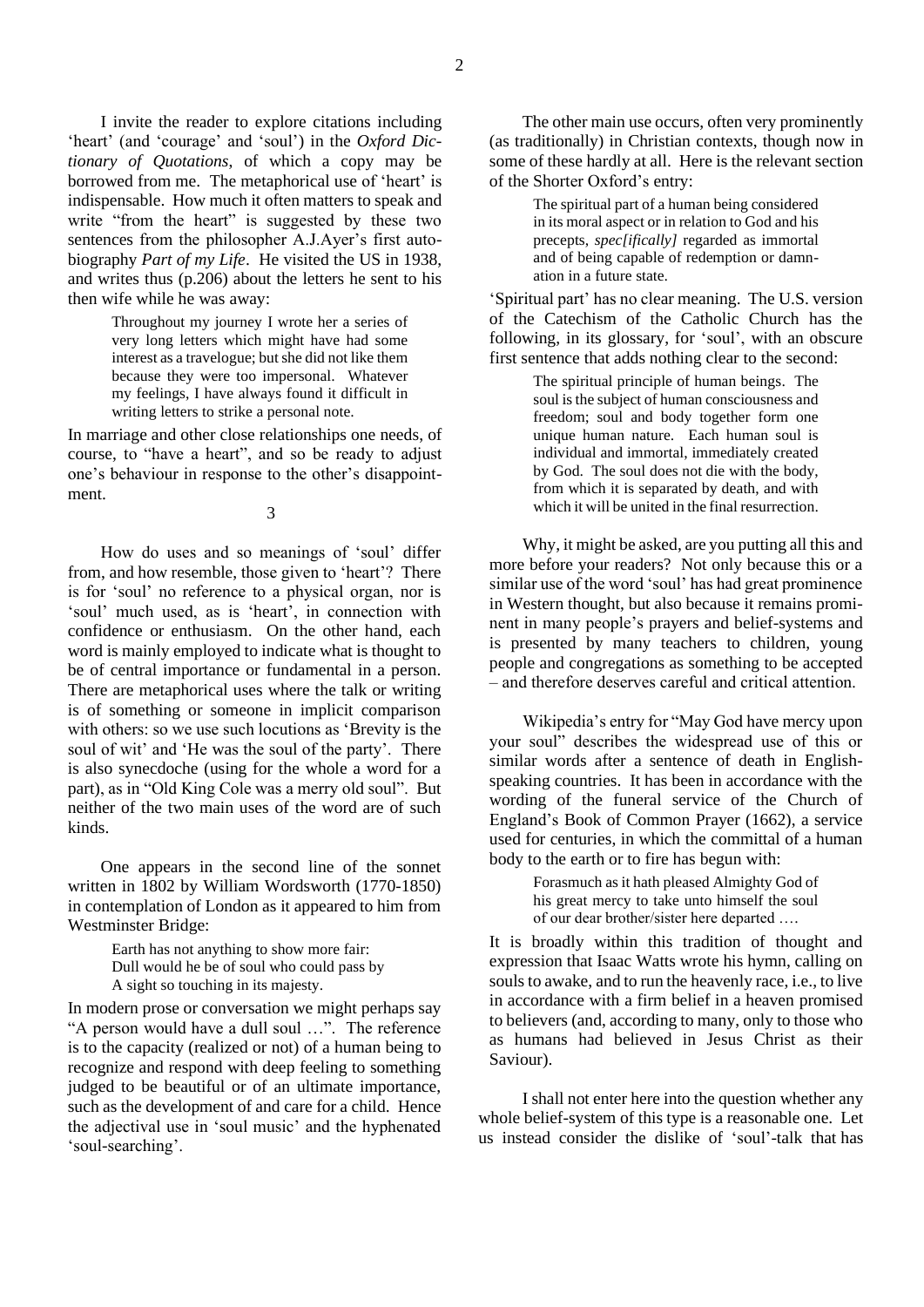grown up in Protestantism, and perhaps some reluctance to go on engaging in it among Catholics.

A noted Anglican theologian, Austin Farrer, wrote in *Saving Belief* (1964), on p.140, oddly using 'soul' as though it were an NU, a noun for something thought of as uncountable with that noun:

> … we have no interest in trying to isolate a piece of us called soul, which tends to outlive the body's collapse. Our immortality is the new gift of God, not the survival of our old nature, whether in whole or in part. It was pagan Greeks who taught about immortal soul…. The Bible teaches no such doctrine, God alone can give us a future. It is better, then, to talk about the resurrection of man than about the immortality of soul.

Apart from the questions "What is resurrected, and when?" we might ask whether the matter is so simple concerning what "the Bible teaches", in particular in the New Testament, where there is confidence that death is not the end. There seems no alternative to the rendering 'soul' in most places in Matthew, Mark and Luke where the Greek word '*psuchē*' is employed' (whence 'psychology'). In particular Jesus is depicted as reinforcing the commandment (Deuteronomy 6.5) "You shall love the Lord your God with all your heart, and with all your soul, and with all your might", though with a counterpart to 'mind' added in Mark and Luke and used instead of 'might' in Matthew. If reference to the heart is to depth of love, and reference to might is to its strength, reference to the soul is perhaps to that in us which orders and directs, though it may do so complacently, as in the case of the rich man (Luke  $12.15 - 21$ .

In contrast with maintaining a doctrine of "the resurrection of the body" (see the Wikipedia entries for "universal resurrection" and "Christian mortalism"), one might take seriously the attribution to Jesus in all three synoptic gospels of a comparison to angels of those in heaven who have been human. Luke (20.36) even has him calling them *isangeloi*, equal to angels. Paul in the famous Chapter 15 of I Corinthians does not use the word '*psuchē*', but the paradoxical expression trans-lated by 'spiritual body', and says "I tell you this, brethren: flesh and blood cannot inherit the kingdom of God, nor does the perishable inherit the imperishable" (vv. 44, 50). The *SOED*'s entry for 'angel' begins with "A **spiritual being** [my emphasis] more powerful and intelligent than a human being".

Is the word 'soul' one that we need, whether or not we ourselves give it any religious significance? I think so. We need the word 'mind' and not just 'brain'.

(How inept if the actual book called *Cambridge Minds* had been called *Cambridge Brains*! Stan van Hooft, however, thinking of Ryle's treatment of 'mind', has said to me that it could have been called *Cambridge Thinkers*.) When we say that a person has a good mind, we do not mean only that she or he has a wellfunctioning brain, or even intelligence. We are often thinking rather of a developed and mature state of being. Nevertheless, human minds, like human souls, are the result of operations of particular brains.

'Mind' will not cover all the ground that 'soul' does. Nor will 'feeling(s)'. We need 'soul' to indicate the capacity (often obscured or overlaid, as in that rich man) to appreciate what is "deep" or profound, or beautiful, or thoughtfully sympathetic, and to be discontented with the superficial and the self-centred.

There is a remarkable paragraph in the great conductor Bruno Walter's tribute to Kathleen Ferrier that ends (perfectly?) with our word. It is on p.113 of the book of memoirs *Kathleen Ferrier* (ed. Neville Cardus, 1954), and I quote much of it:

> … when she sang religious works [by Bach and Handel] … we heard more than the performance of a highly gifted artist …; there spoke an inspiration which could only come from a deeper source than interpretative talent, and I am sure that in a longer life … it would have become a dominant force in her soul.

As this paragraph suggests, there is a strong association between 'soul' and religion. But the word need not be and ought not to be the possession of religious believers alone. We should also avoid any suggestion that it belongs to aesthetics and even to feelings alone.

What is the connection, if any, between souls and "morality"? It depends on what that word conveys to one. If it is largely conformity to society's expectations, for the sake of "respectability", nothing at all. But Kant (see T.K. Abbott's collection, p.357) has said:

> There is … one thing in our soul (*Seele*) which … we cannot cease to regard with the highest astonishment …, and that is the original moral capacity in us generally.

That capacity is to recognize that one must not deviate into self-deception or selfishness but seek truth and respect one's own and others' humanity and true good.

Yours in Learningguild,

John Howes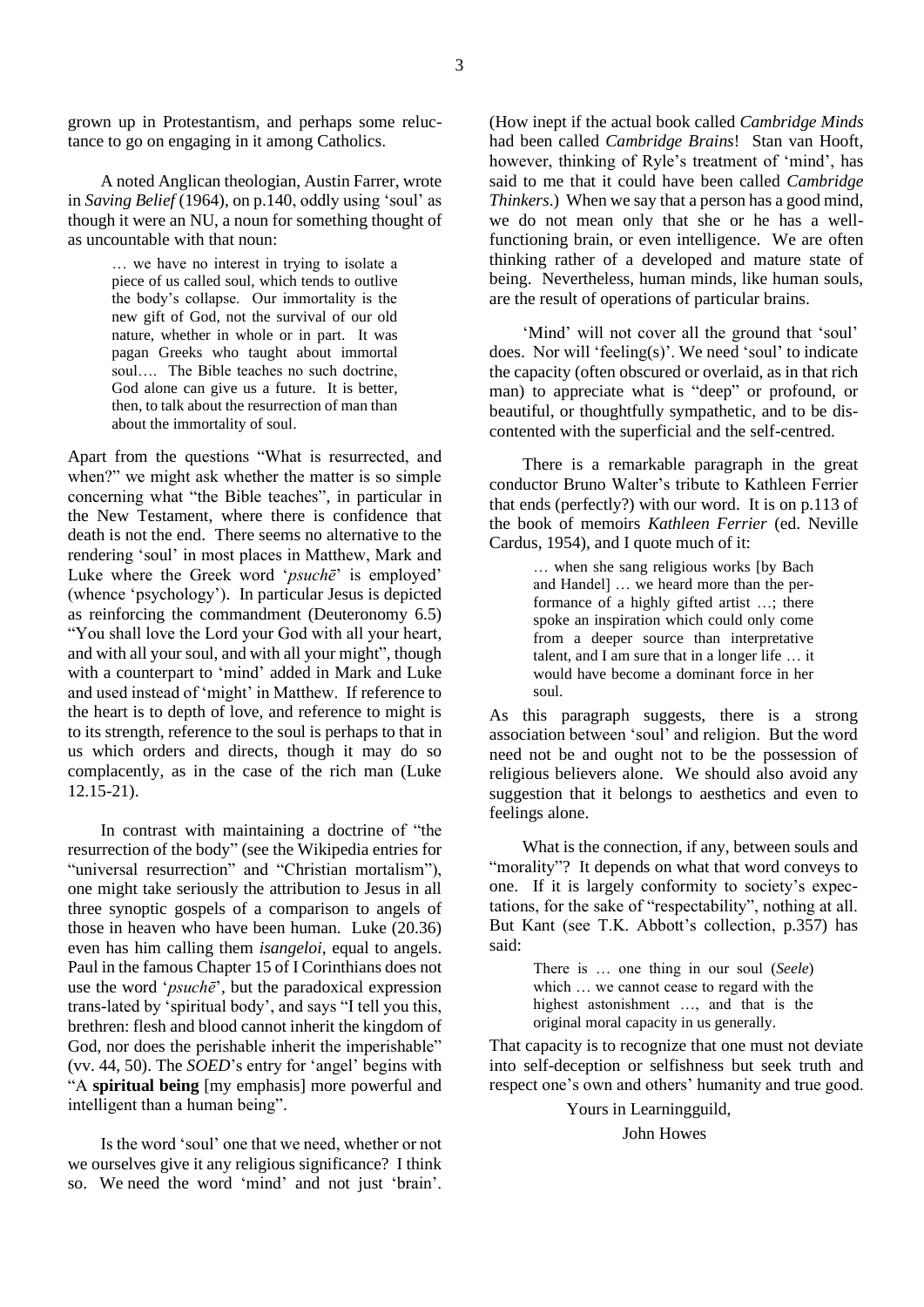## **Gratitude for Jack Gregory**

Jack, a member of Learningguild, died in June 2021 at the age of 97. There is a folder containing very valuable written memories of him that were read at the funeral and have been given to me by his son Martin, and members and others are welcome to come to 23 Fallon St to read them. I gladly excerpt below. Either online or in print, one can read one of our best-ever publications, Jack's memoir of 1997, *Teaching and Learning in the Victorian Education Department 1940-50*, which begins from his starting out as a student teacher at the age of sixteen.

**Martin**'s account of his father includes a chronological survey. Up to his retirement in 1985, Jack had spent 18 years as a professor of history at La Trobe University in Melbourne, after teaching at the University of Melbourne before and after postgraduate study of Chinese history at London. Martin writes:

> Dad was a natural teacher and I will miss the almost audible switch that would flick in his brain as he swapped from conversation to lecture mode in order to impart some historical or philosophical wisdom to whoever was fortunate enough to be present.

**Liz Jamieson**, the sister of Mary who married Jack during his time in London, tells this remarkable story:

> Mary told me … that on their honeymoon she heard … beautiful music at one of the places they were staying, and she came down to investigate the source, only to find it was Jack seated at the piano. I believe he was playing the lovely melody from *Moulin Rouge* which would evoke many happy memories for them both in the years to come. In Jack's usual unassuming way, he had never mentioned being a pianist, which was an added joy as Mary was such a music lover. I loved to hear Jack play in later years. There was something moving and emotional in his playing: I never wanted it to end.

**Mandy**, one of the daughters, writes frankly and gratefully:

> My early memories are of a distant father in emotional pain who took my mother's attention away from me. … you fought hard to beat the dreaded Black Dog and came back to us all when I was around ten.

> That's when the father, role model, man I admire and treasure came home. You and Mum gave us the kind of upbringing that many people envy. Way ahead of your time for being liberal with a small l, you taught us the importance of respect and tolerance for all, of the capacity to listen, truly actively listen to others with compassion, interest and empathy,

and of recognizing how fortunate we were. You taught us at all times to think and act with integrity.

#### **Janet**, another daughter, says:

I will miss Dad's intellect, sense of humour, the sound of his playing the piano when I walked in the door, sharing a red wine, his love of good debate and his open-mindedness.

To quote Martin again,

Music and books were the two key pastimes for Dad for all of his life.

**Gillian Neale**, a student of Jack's at Melbourne sixty years ago, has this memory of his lectures in the course called Far Eastern History (a title Jack thought Eurocentric):

> You would come out … feeling intellectually stimulated, and aware of the depth of scholarship and research we were being privileged to benefit from, conscious of finding new horizons where there had been no view to speak of at all. Truly, the Far East we had been used to before those lectures became the near east for us.

**Christine Hirst** writes about the books they talked about when she visited him at Karana, the comfortable home where his last eighteen months were spent, and readers may well decide to follow up this reference:

> I read Jack's book *The West and China since 1500* and took notes, and we talked about it. It seemed more important than ever that we understand this relationship, and his book was all the more timely.

In the introduction to a "final lecture" that Jack wrote to be read to an audience gathered to commemorate him, he says:

> I have been a most lucky man, sustained throughout my life by great love from those who have been close to me, and by great beauty in many forms, including some created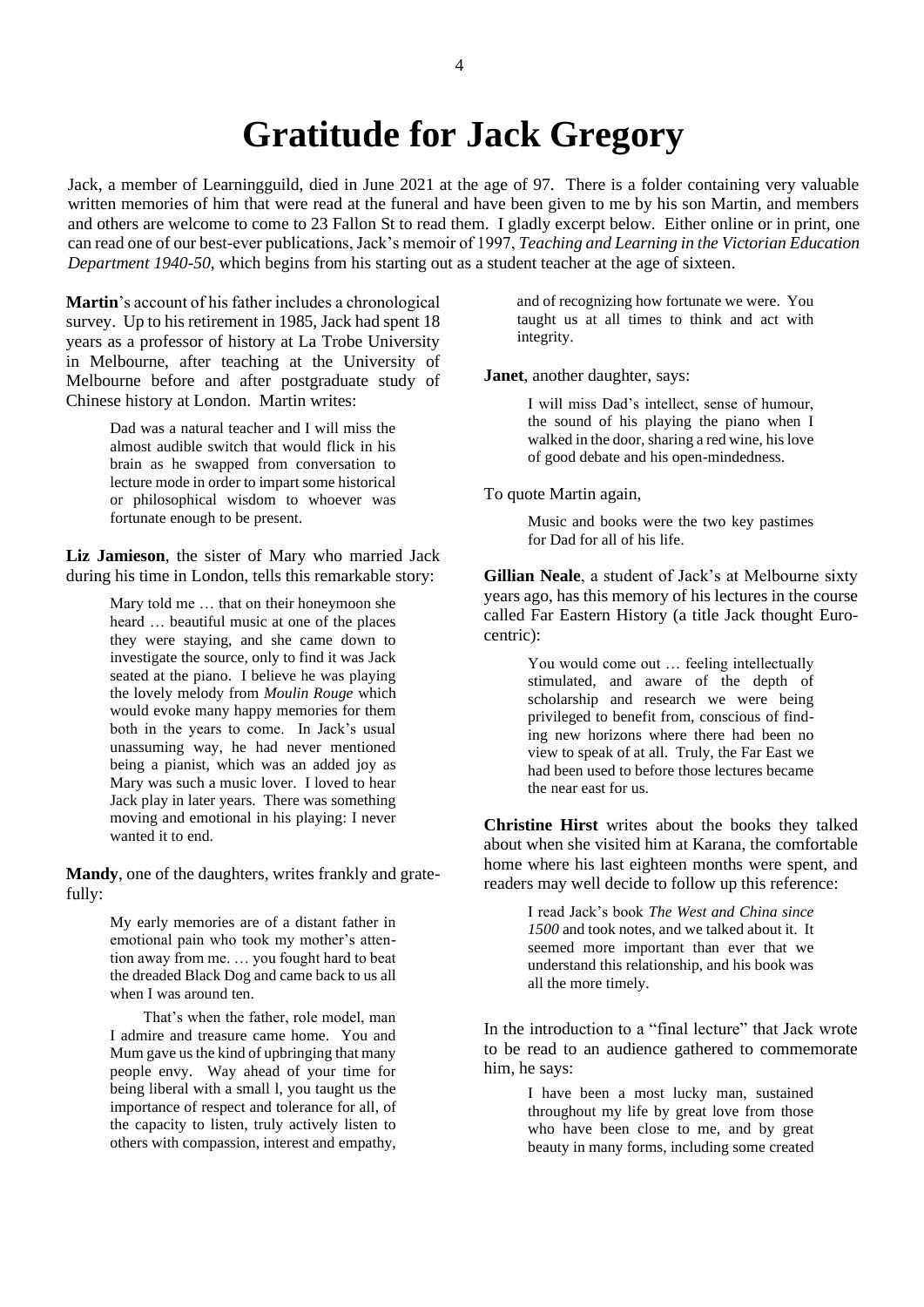by my own dearest companion in life. In my teaching my interests and energies were divided between Chinese and Western history. I draw on both these traditions to try to convey to you more fully how, entering the last years of my life, I look on death.

First from a 17th-century Frenchman, himself drawing on Lucretius, the poetphilosopher of ancient Rome: "Fear no more, and hope no more, about what follows after. Let the fear of annihilation, or the hope of living again in that sombre future, mislead you no more. Your state when life has ended will be even as it was before your life began. We are the prey of all-devouring time. Nature is forever calling us back to chaos, satisfying at our expense her never-ending love of change. As she gave us all, even so she takes all away. The doom of death balances the happy hour of birth, and we die wholly, even as we are born." (Jean Dehenault,, as quoted in Paul Hazard, *The European Mind 1680-1715*, p.148f.)

And secondly from China, a story about one of their sages ‒ not Confucius but the one who once dreamed he was a butterfly, and on waking asked "Am I a man dreaming I was a butterfly, or a butterfly dreaming I am a man?". When his wife died, his friends came to console him, and to join in the regular rites of mourning  $-$  as you are doing! To their consternation they found him cheerfully singing a song and drumming away on an upturned bowl. They chided him for showing lack of respect for his wife who had lived with him, brought up his children, and grown old along with him. He replied: "You misjudge me. When she died I was in despair as any man might well be. But soon, pondering on what had happened, I told myself that in death no strange new fate befalls us. In the beginning we lack not life only, but form. Not form only, but spirit. We are blent in the one great featureless, indistinguishable mass. Then a time came when the mass evolved spirit, spirit evolved form, form evolved life. And now life in its turn has evolved death. For not nature only but man's being has its seasons, its sequence of spring and summer, autumn and winter. If someone is tired and has gone to lie down, we do not pursue him with shouting and bawling. She whom I have lost has lain down to sleep for a while in the Great Inner Room. To break in upon her rest with the noise of lamentation would show that I knew nothing of nature's Sovereign Law." (Chuang-tzu, translated by Arthur Waley, *The Way and its Power*, p.53f)

Thank you all for accompanying me to that Great Inner Room. I am sure you understand nature's sovereign law and will not break in upon my rest with the noise of lamentation. Most of all thanks to my dear wife who lived with me, brought up our four children, and grew old along with me, making my sometimes uncertain progress through life a "peaceful road" such as the Chinese wish upon travellers setting out on long and possibly hazardous journeys. My life journey has indeed been mostly a peaceful road, made joyful and interesting by those who have accompanied me on it. For a time, I know, I shall live on in your memories and love, and that is immortality enough for me. Who can tell where the ultimate end, the ultimate reality lies? Do we wake or dream, our birth but a sleep and a forgetting and what we call death a return home? I certainly do not believe that I am returning home to some personal god who has in any way been interested in my particular journey through this world. Still, being (like that butterfly-dreaming sage) sensible of the uncertainty that lies at the heart of things, the last thing I will say to you, my fellow travellers, is "May the Lord, the Force, the Tao  $-$  whatever it is that sustains you  $-$  be with you as constantly as it was for me.

And now exult and jubilate with me to the music of Mozart.

Learningguild and I are very fortunate to have been invited to choose books from Jack's wide-ranging library. (How false and dangerous is the belief that libraries and bookshops should have on their shelves the latest books rather than those judged most valuable.) At present nearly all the books that belong to the Learningguild Library are at 23 Fallon St. However, we are entirely willing to designate particular members as **stewards** of particular books, then listed, who hold them as long as they wish unless return is requested.

We have received a copy of Jack's own book of 2003, *The West and China since 1500*, and one of his 1ecture, published in 1971, *The West and China: an historical perspective*. Other books of history include K.S.Inglis's *This is the ABC*, covering its history from 1932 to 1983, and John Mulvaney's *Digging up a Past*, which is both an autobiography and a survey of his own pioneering work in archaeology in Australia.

There are the two famous collections of F.R. Leavis's literary criticism, *The Great Tradition* and *The Common Pursuit*. We are grateful to the Gregory family for the books mentioned here and many more. JH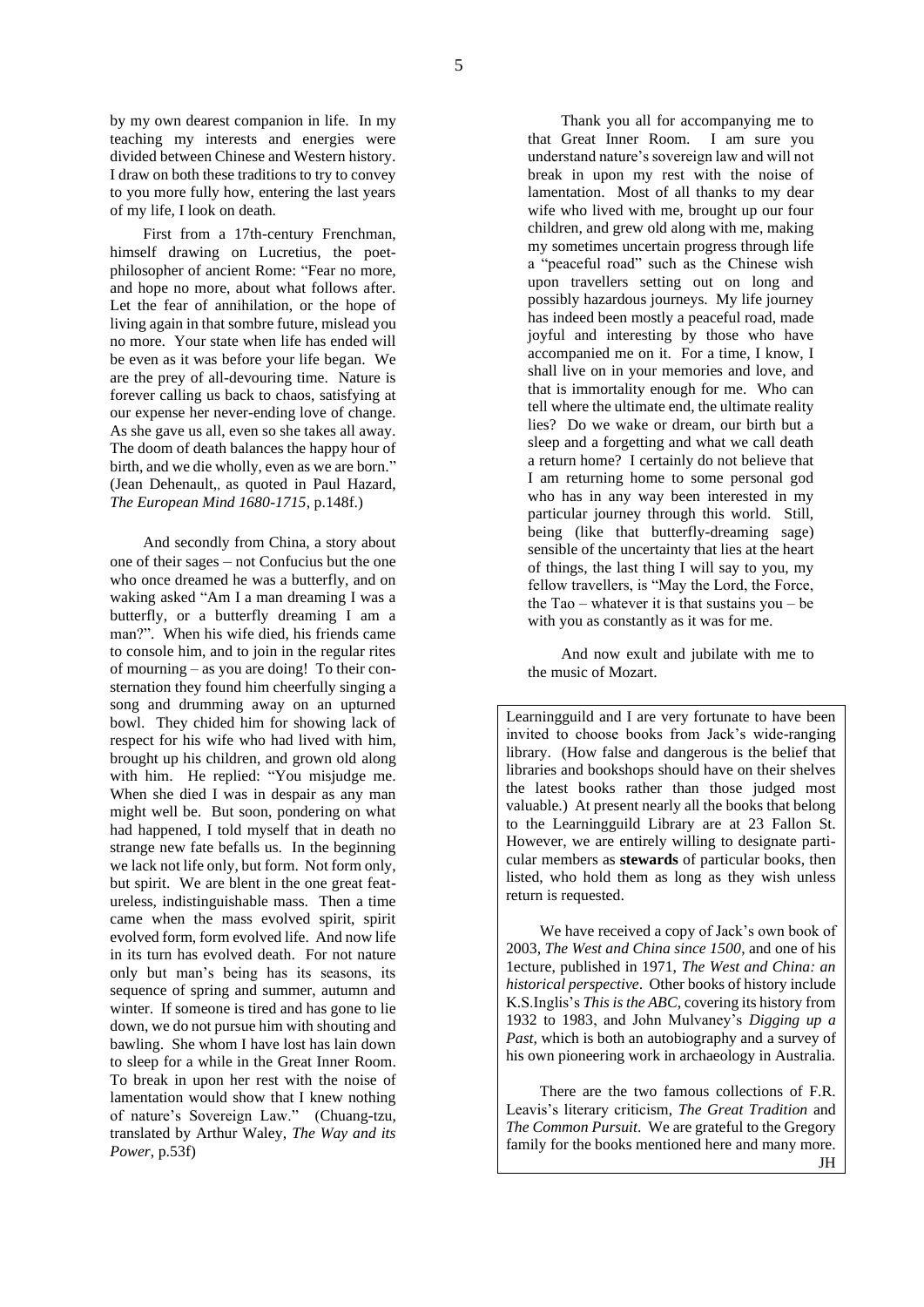## **Communicating with children who have autism spectrum disorder**

**JOHN NEALE** *has been a teacher for 53 years, always in Melbourne, mainly in the northern suburbs. He started in 1970 on a government teaching bursary to Melbourne State Teachers' College. He obtained the Trained Secondary Teacher's Certificate in 1973, having majored in physical education, and then the Higher Diploma of Teaching [Secondary], and completed the University of Melbourne's Bachelor of Education course in 1979. Most of his early teaching was in PE and geography, some in social studies, English and junior mathematics. He has spent the last 13 years as a PE and classroom teacher in a special school for children with autism.*

As a regular state secondary school teacher I first came across a student with autism about twenty years ago. I had heard the term 'autism' used before, but I never really knew any more than that the student with autism had learning and behaviour difficulties for which allowances had to be made. When the opportunity arose to change my focus by teaching in a "special school" for autism, Bulleen Heights in Lower Templestowe, I had to learn fast, especially by meeting and observing the children.

The causes of autism spectrum disorder (ASD) are still uncertain. Among them may be environmental factors such as chemicals that surround us and that we ingest, flu injections and other inoculations, different gene combinations, family history, older parents, poor foetus development and lack of oxygen at birth. In the autistic child, brain development is different in the first few years: some essential brain cell connections are not reinforced or established, so that everyday emotions, communication, and some physical actions are missing. On the other hand, some ASD students are gifted with special abilities. I have come across students who have memorised every number-plate in the staff car park, have a wide knowledge of other listed data, or are musically gifted.

The signs of ASD become apparent around the age of two. The child may not respond to others, be oversensitised to noise and change of environment, and be in his or her "own world". The disorder is on a spectrum: mild cases may show only easy upsets in social situations, medium ones repetitive behaviours including "stimming" (self-stimulating and coping behaviour, about which I say more in an end-note) and extreme ones frequent violence, screaming, destructtion, self-harm, and running around and escaping from formal settings when given any chance. Many children are non-vocal or may have a vocabulary of no more

than basic words and a limited range of understanding. Children with autism can have their senses overwhelmed by noise, light, crowds, unfamiliar places, people they don't know, and too many distractions. Their environment therefore needs to be carefully planned and managed.

Early intervention is now recognised as the best way to address autism, so young children are given specialised education at an early age in a school such as mine, to prepare them for learning basic life skills and for further learning in such a school.

The Picture Exchange Communication System (PECS) is one of the main teaching tools at our school. It was developed in 1985. There are small cartoon-type cards, called pecs, that picture vital things and activities, such as a glass of water, a toilet, food, a chair, playing, running, sitting, standing and jumping. Different emotions are also indicated, such as those expressed in such words as 'happy', 'sad' and 'calm'. Pecs can be used individually to tell the student to sit down, or to ask if they want to go to the toilet or go and play. The class teacher often uses these pecs to let the students know what is coming next. Daily class schedules are posted in the classroom or carried around with the class so that the students know what is going to happen and in what order. This knowledge gives them a routine to follow daily, alleviates anxiety, and allows them to know that if they complete this task then that will happen next, and that they may have a reward. A great teaching tool. Another is the communication Ipad, particularly for the non-vocal student. The Ipad has pecs pictured on the screen, and when the student touches the pec picture the Ipad vocalises the pec, for example with the statement "l want some water". This is really helpful communication between teacher and student and allows the student to get attention and overcome any anxiety.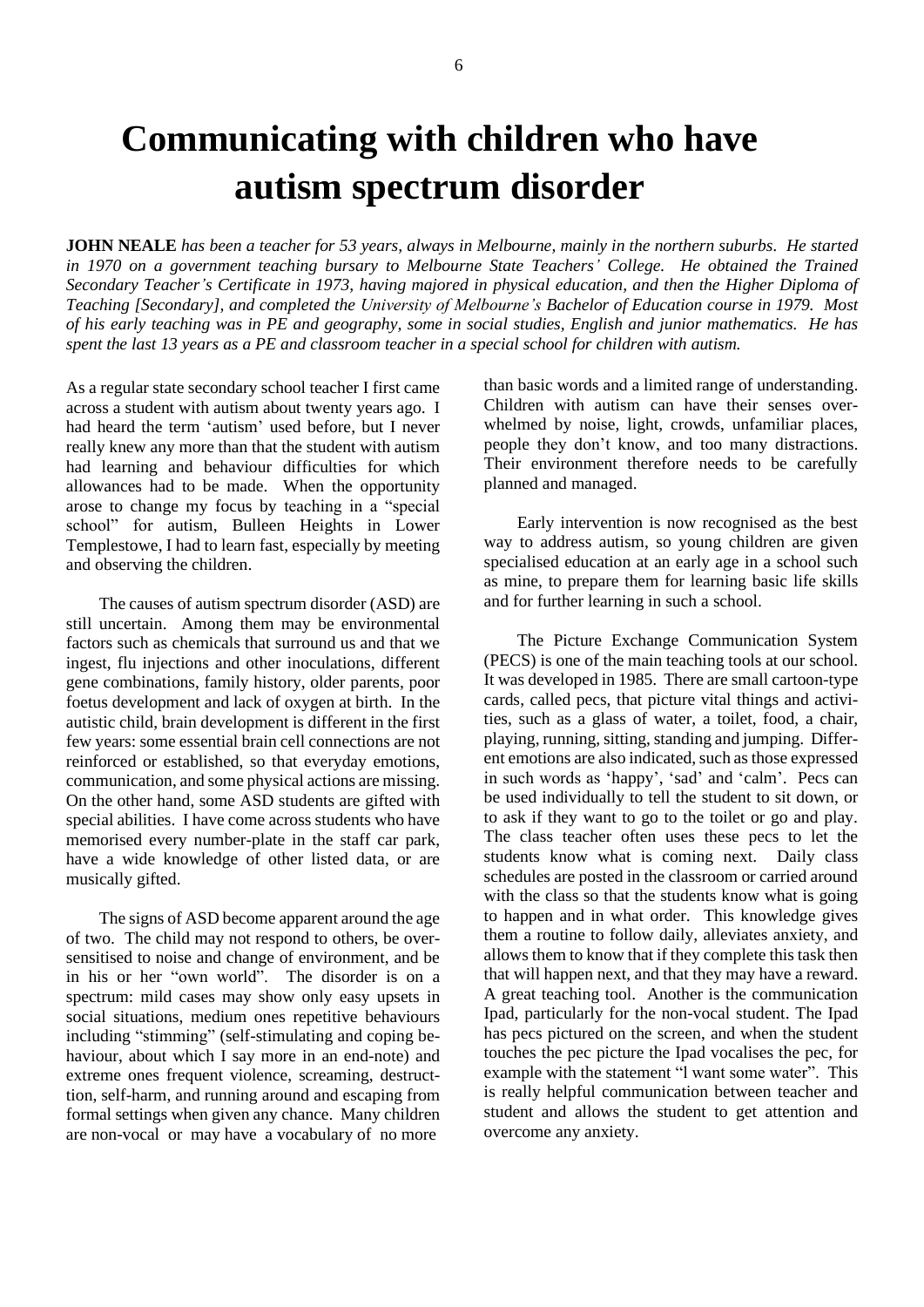Most of my work has been in physical education classes, but occasionally I am a classroom teacher. Here is a numbered list of some of the principles I have learnt through internet research, my own experience, and discussion with colleagues.

1. Above all, keep learning about the individual child and his or her likes and dislikes, and hence devise specific and achievable goals for each one.

2. Calmly give directions and explanations that are clear and simple, reducing tasks to small and achievable steps.

3. Avoid distractions (e.g. excessive noise levels, crowding, overload of things to look at).

4. Create easy and predictable routines, with simple class rules and consistent structures.

5. Directly teach procedures and skills to be used in play, including the proper use of equipment.

6. With a home base for each activity, seek to ensure smooth transitions from one class or activity to another.

7. Have a reward system.

8. In PE, give plenty of opportunity for vigorous and repetitive exercise: walking and even hiking, running and swimming. (It can lessen aggressive behaviour, improve attention span, and promote all these: weight control, self-esteem, confidence, happiness, and positive social outcomes.)

9. Maintain activities that require and promote balance, agility and coordination.

10. Use an object that connects a particular student with PE, e.g. a favourite sensory ball, and play music before and after a session for warming up and cooling down.

11. Find and use ways of linking PE with science, geography, maths and history.

12. As for every good teacher, be encouraging and enthusiastic.

In summary, educating children with autism will be successful if we combine three factors: structuring the environment to be familiar, safe and not overstimulating; ensuring an effective method of communication to suit each child; and minimizing adverse behaviours by knowing what each child likes, how he or she can best be rewarded, and what trigger factors need to be kept in mind.

I have found working with these special children in this school setting much more challenging, rewarding and personal than I found mainstream teaching. In such work, the teacher has to think about and discuss different strategies for each child and implement those that he or she decides to try.

A note on stimming (mentioned in my third paragraph). It includes constant tapping, vocal sounds, hair-twirling, handflapping, rocking, spinning objects, obsessions with certain objects, and rearranging them. Most of these behaviours are not dangerous, but head-banging, biting and punching, eating or swallowing common objects, and excessive rubbing and scratching need to be controlled with alternative strategies and activities. All these behaviours are or have been present at my school to different degrees. Students who have behaviours of concern have an approved "Individual Behaviour Support Safety Plan". This involves identifying the behaviours of concern and possible triggers, and gives other relevant information, such as known warning signs, known preventative measures, known corrective measures, trial measures and cautions. All school staff who work with these students are required to read this document and sign it. It is prepared by the class teacher, the school psychologist and the school administration.

#### **Three sets of volumes available**

Encyclopedias are not infallible, as undergraduates need sometimes to be reminded. They are sometimes sources of oversimplifying remarks which, with "Discuss", make good exam questions! But they provide overviews that offer a student a wider, or at least another, perspective on a subject or area than what a textbook or a lecturer has provided.

John Pottage, a member of Learningguild, himself conveyed to our Library many books when he knew that he was dying, and they include the eightvolume *Encyclopedia of Philosophy*, edited by Paul Edwards and published in 1967, and still valuable 55 years later. I recall being grateful for the article on probability.

I contributed to and have the second and enlarged edition (2001) of the three-volume *Encyclopedia of Ethics*, edited by Lawrence C. Becker and his wife Charlotte B. Becker, who both died in 2018. The first of Google's obituaries for the former tells an astonishing story of his not letting polio from the age of 13 stop him, and, since he could not use his arms, typing with his toes. The second gives his "five strategies … for living well with a disability".

From the Gregorys Learningguild has received the three-volume and three-author history *The Victorians*, published in 1984 to celebrate the 150th anniversary of European settlement. Margaret Howes, the secretary, mastered the new skills required by wordprocessing. One writer calls her "our lynchpin" and another says "It is largely as a result of her efforts that the work was completed on schedule." The indexes of each book, *Arriving*, *Settling* and *Making their Mark*, convey the range and detail of the enterprise.

7

JH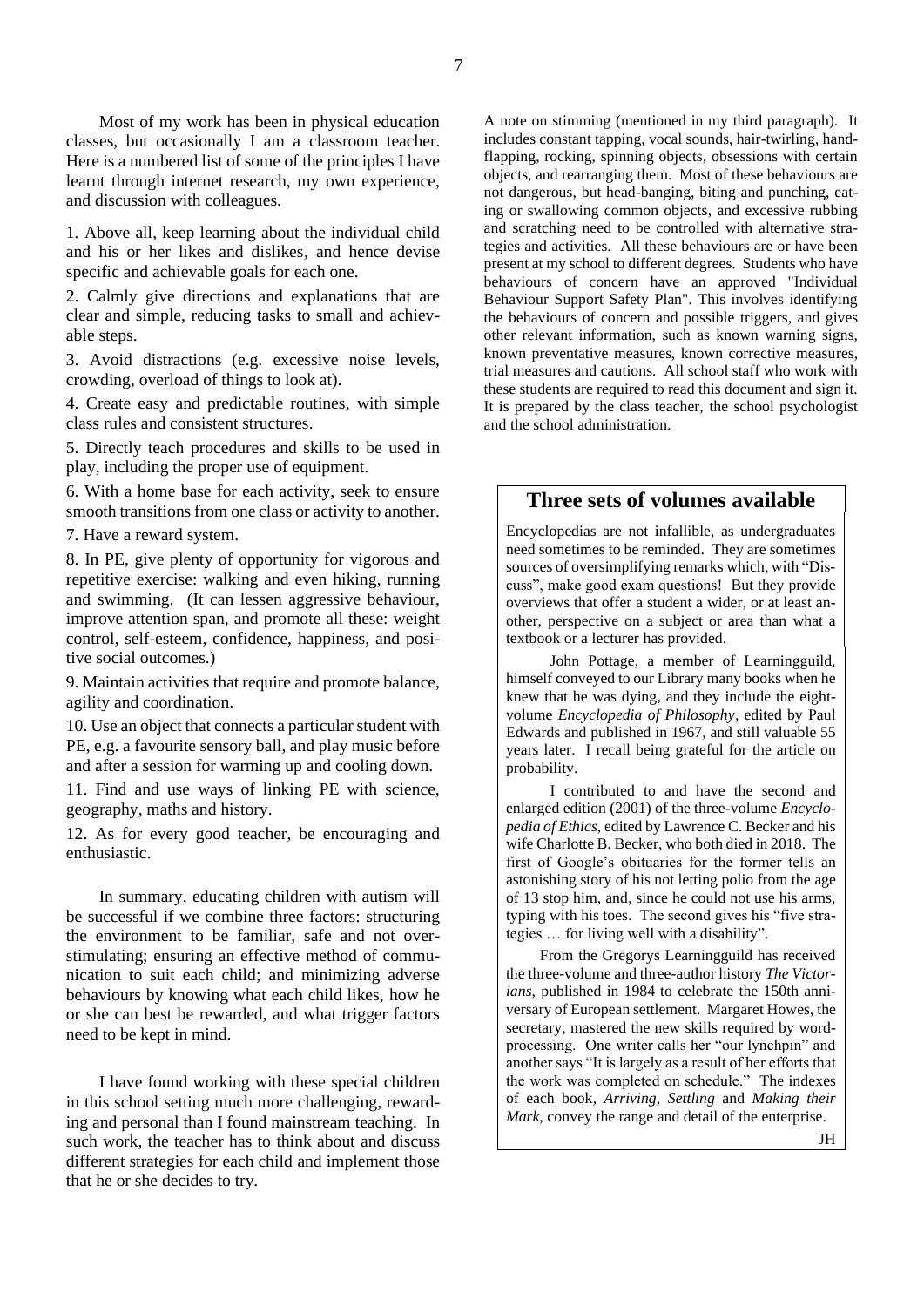## A woman's decision to give up alcohol

**DR CLARE HOLBERTON** *reviews the recent book by HOLLY WHITAKER, an American, entitled Quit like a woman, and subtitled the radical choice to not drink in a culture obsessed with alcohol. Clare graduated in medicine and surgery at Monash University (in Melbourne). She now works in sexual health in Canberra and also visits the NSW town Young. She and her husband Professor Stephen Howes, who manages our website, are members of Learningguild.*

Holly Whitaker's book is a very personal account of one woman's decision not to drink alcohol, and a call to action.

The book details the impact of alcohol on the author's life and the steps she took to liberate herself. A no-holds-barred account with a lot of social media jargon and profanity, it is targeted at young women who are encouraged to re-examine their relationship with alcohol.

Her book is timely: a systematic review in the *British Medical Journal* issue 6 in 2016 revealed that the gap between males and females regarding alcohol use and related harms is closing, and that this trend is most noticeable among young women.<sup>1</sup>

The revised Australian guidelines 2020<sup>2</sup> recommend that to reduce the risk of harm from alcoholrelated disease or injury, healthy men and women should drink no more than ten standard drinks a week and no more than four standard drinks on any one day. In my work as a doctor, I encounter women consuming significantly more alcohol than recommended, who find it difficult to address the immediate and long-term impacts alcohol is having on them. Those motivated to change their drinking habits often find that they are undermined by family and friends or cannot access services in a timely fashion.

Whitaker argues that alcohol is a ubiquitous poison. She notes similarities in the ways that the tobacco and the alcohol industries aim to attract women to their addictive and harmful products, often manipulating and co-opting feminist ideals in the process. The account of Edward Bernays's Lucky Strikes product placement in 1929 is illuminating: for more information, google "The Original Influencer" by Iris Mostegel.

The author has herself struggled with addiction to alcohol, but does not call herself an alcoholic and indeed thinks that is the wrong way to frame the issue. She encourages all women to think deeply about their patterns of drinking. She recommends asking not "Am I an alcoholic?" but specific and uncomfortable questions such as "How many times have I suffered a hangover, regretted something I said, or kissed someone I didn't want to, because of booze? Does drinking feel like it takes more than it gives?".

The author argues that, by stigmatising and focusing on those with the disease of alcoholism, we fail to address the toxic impacts of alcohol on all bodies and on society in general. The data in the book is taken from the USA, but in 2013 the Australian Institute of Criminology estimated that alcohol misuse cost society over 20 billion dollars in lost productivity, traffic accidents, and legal and healthcare costs.<sup>3</sup> This figure does not include harm to others including family and sexual violence. Whitaker discusses the impact of alcohol on her sex life with brutal honesty.

She is critical of the twelve-steps approach of Alcoholics Anonymous which has changed little since 1935. She views it as patriarchal, disempowering, and religious. Instead, she suggests a "feminine-centric recovery" that has six elements: working with our core beliefs, weakening and breaking the cycle of addiction, adding healthy coping mechanisms, getting at the root causes, practising sobriety, and creating an evolving recovery. Most of the book is a deep dive into these six elements. Whilst Whitaker talks specifically to women, there is no doubt in my mind that men dealing with the impact of alcohol also need to address the same six factors.

The author credits Allen Carr's *The Easy Way to Control Alcohol* for many of her insights. It would have been good if she had mentioned the SMART Recovery program, a secular addiction treatment that has existed since 1994 and has several similarities to the approach Whitaker advocates.

Some very useful advice is included in the book. The section on how to establish a therapeutic relationship is sensible. In the chapter "What do you do for fun if you don't drink?", Whitaker is whimsical, funny and practical. She also addresses the attitude that by quitting drinking she has become the one with the problem, or, in Australian parlance, the wowser. By their very presence, non-drinkers may uncomfortably challenge their friends and family to examine their rela-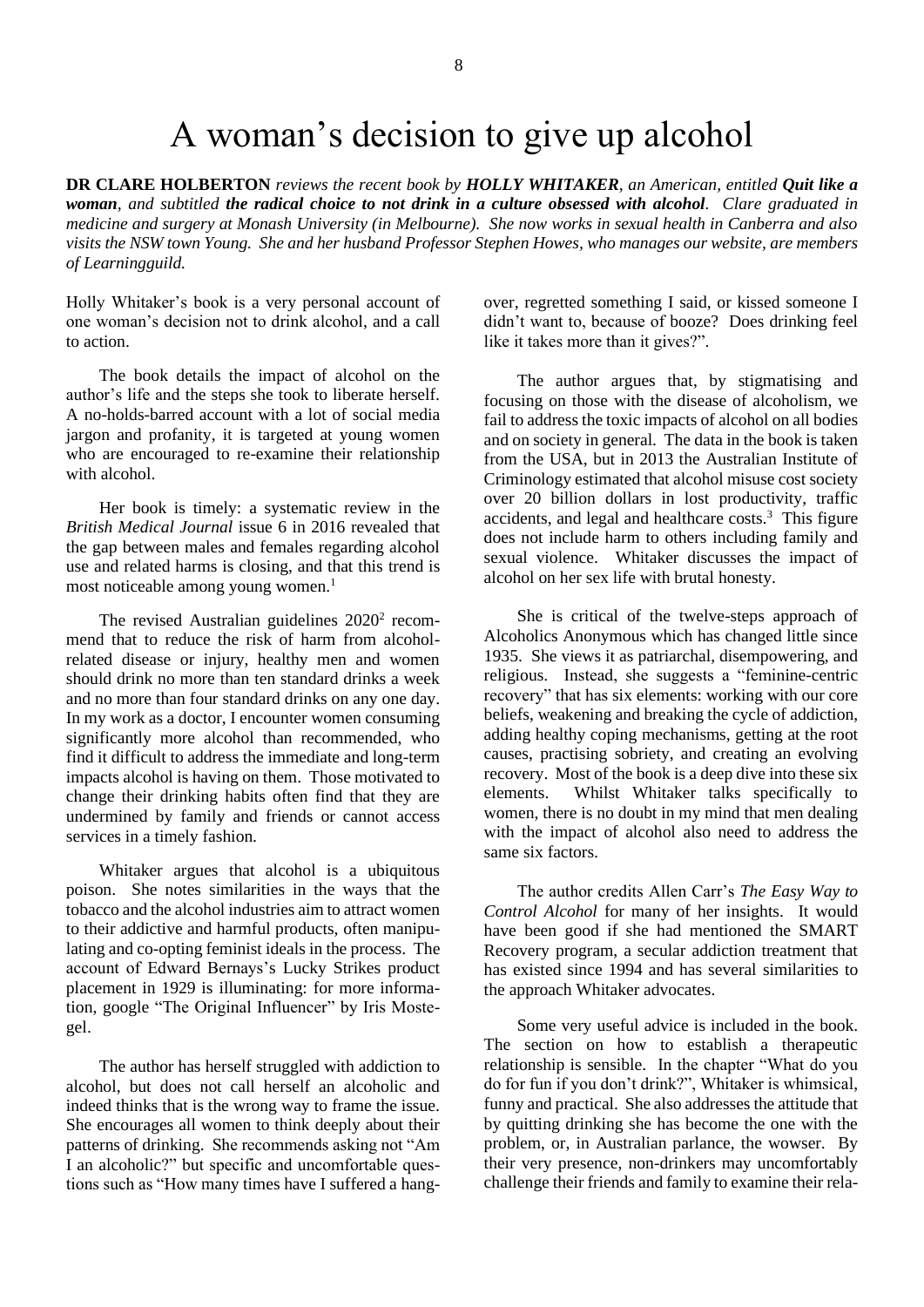1. Slade T, Chapman C, Swift W, et al. Birth cohort trends in the global epidemiology of alcohol use and alcohol-related harms in men and women: systematic review and meta-regression. BMJ Open 2016;6:e011827. doi:10.1136/bmjopen-2016-011827.

2. National Health and Medical Research Council 2020. Australian Guidelines to Reduce Health Risks from Drinking Alcohol. Canberra: Commonwealth of Australia.

3. Manning M, Smith C & Mazerolle P 2013. The societal costs of alcohol misuse in Australia. Trends & issues in crime and criminal justice no. 454. Canberra: Australian Institute of Criminology.

[https://www.aic.gov.au/publications/tandi/tandi](https://www.aic.gov.au/publications/tandi/tandi454) [454.](https://www.aic.gov.au/publications/tandi/tandi454)

## A review of *Making up Sentences*

*The third edition of John Howes's book, subtitled* an introduction to grammar and good writing, with a wide range of exercises*, was published in 2021 by Learningguild.* **JOHN DRENNAN***, the reviewer, is a member who has taught English, including English as a second or a foreign language, in several countries, beginning in 1957. He holds,* inter alia*, several master's degrees and other graduate qualifications in linguistics, applied linguistics, and related areas.*

This book (its title often abbreviated to *MS*) comprises a comprehensive guide to modern English grammar and a smaller component on rhetoric. Students who master them should be enabled thereby to produce very acceptable, even excellent, writing, especially if they complete all the exercises provided. John, the author, an accomplished classicist, draws on many years of relevant experience, e.g. in teaching English to pupils whose language background is other than English, and in teaching philosophy, of which he was once a professor, mainly to university students. His habitus (that valuable word can be googled) includes the longstanding liberal tradition of the *trivium* (the set of the three paths grammar, logic and rhetoric: see S. J. Curtis, *History of Education in Great Britain*, 1948), and the stances of early-mid-20th-century British educationists such as Sir John Adams (*The Student's Guide*, 1938). John's own literary style somewhat resembles that of John Buchan: he is both concise and comprehensive. He is an admirer of R. W. Burchfield's *The New Fowler's Modern English Usage* (1996).

*MS* is intended for both native and non-native speakers of English, younger and older, whether studying largely alone or with a tutor or in a class or group. The collection of actual grammar rules that it explains and exemplifies, and whose application it recommends, i.e. its main content, actually goes little beyond that which I recall teaching to years 7 and 8 schoolchildren more than 60 years ago, though some, perhaps many, such pupils would not have mastered all that material, e.g. appropriate use of subjunctive and conditional verb forms.

Although its grammatical subject-matter seems appropriate even for younger secondary school pupils, its method of presentation leaves something to be desired, for those younger ones in particular. It requires very conscientious learners, willing to do the exercises thoroughly and to comply with the frequent advice to refer back to previous sections when prompted to do so. For them *MS*'s presentation is probably an advantage: it promotes self-directed and active learning.

*MS* has no illustrations, no diagrams, and few items that might be called tables. Thus it lacks some of the main features that create learner-friendliness (at least for the average learner) in such modern textbooks as the *Latin for Today* series, of which Book One, by M. D. Gray & T. Jenkins, appeared in 1928). *MS* consists almost entirely of sentences, so favouring the serious and conscientious learner. The sentences are indeed very well articulated into chapters, sections and paragraphs, with important words effectively printed in bold type.

The writing is clear and well crafted. Quite often, however, the sentences are so complex that the learner, in order to understand them, would need already to know the grammar being explained, at least function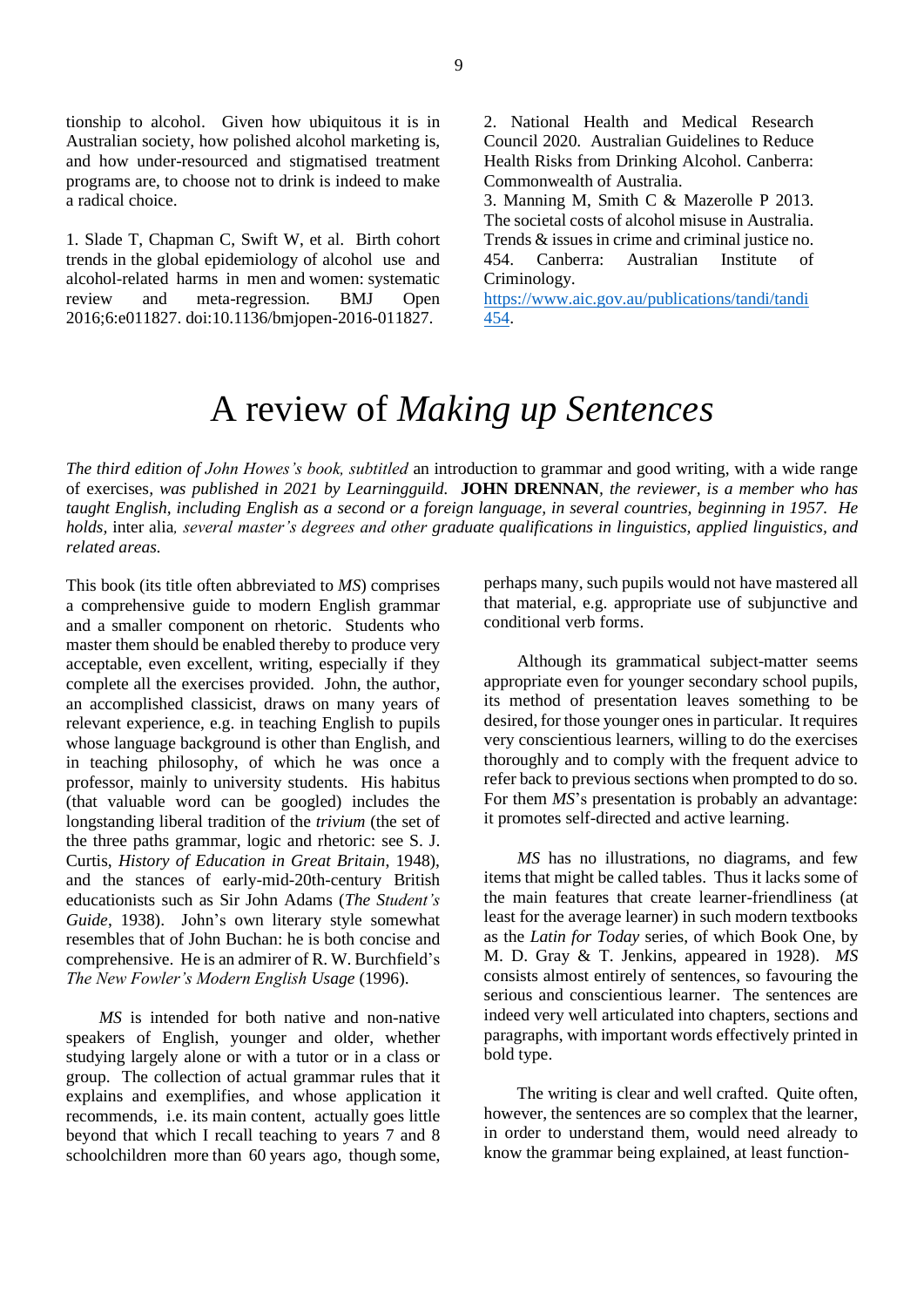ally (i.e. in use, though without knowing the relevant grammatical terms or labels). This applies to some of the author's longer definitions of grammatical terms (particularly that on p.29 of 'subject' in his use of the term). His commendable precision, and care to note exceptions to general rules, inevitably lead to the sort of complexity which, for at least some learners, would hinder comprehension.

John uses 'subject-locution' where most other writers use 'subject' (or 'grammatical subject'), and his 'subject' corresponds to their 'referent [of the subject]'. His term is 'personed verb' where the traditional one has been 'finite verb'. He confines the word 'clause' to subordinate and coordinate clauses, and abandons the familiar term 'main clause', instead using his term 'backbone verb' for any verb that is not part of a subordinate clause (p.22). These breaks with tradition may confuse those who read other grammar books. On the other hand, the more intelligent learners could be led to commendably analytical reflection on linguistic phenomena and critical thinking about how best to describe them.

It remains to say something about the relevance of modern linguistics (the science of language) and applied linguistics. Linguists are inclined to criticise writings similar to *MS* on several grounds. Though in the case of *MS* the criticisms are almost fully answerable, they can be seen as offering deeper theoretical understanding of the context of language and its development, and as providing guidance for teachers in deciding how to use and supplement *MS*.

For example, it is a linguistic truism that language precedes any account of grammar, not *vice versa*, and that any account needs to change to reflect language changes over time. Here it is useful to distinguish the intrinsic grammar of a language (say, G1) from the grammar (say, G2) that is formulated and usually written down by scholars who have tried to discern G1 but need to simplify it in a way that can be fairly easily comprehended.

Some types of G2 have extended the classification of parts of speech beyond the nine types used in *MS*, e.g. by elaborating the 'rag bag' of adverbs (cf. P. Collins & C. Hollo, *English grammar: An introduction*, 2000). And some have extended or altered the system of sentence analysis used in *MS* (see the same book). In systemic functional grammar, following Halliday (see S. Eggins, *An Introduction to Systemic Functional Linguistics*, 1994), a sentence is analysed in three different ways. (In practice you need to write the sentence and indicate all three analyses on

three lines underneath it.) These kinds of analysis would differentiate between two different meanings of 'He painted a house' and indicate the virtual sameness of 'He gave Mary a book' and 'He gave a book to Mary'.

The Preface to *MS* might have been enhanced by at least some acknowledgement of the possibility of such alternative methods of analysis and of the limitations of the grammar adopted (*MS*'s G2) in adequately representing English's G1, and its rather procrustean tendency artificially to sacrifice reality to formalism.

One of the three main components of applied linguistics is the study of language acquisition. Its proponents tend to minimize the role and importance of formal grammar teaching. A senior lecturer in the area said to me some 23 years ago "If you're teaching at sentence level, you're 50 years behind the times." There are in fact eight or more different accepted methods of teaching English as a further language (see J. C. Richards & T. Rodgers, *Approaches and methods in language teaching*, 2014). Of these, the one called communicative seems to be most common these days. But to imagine that this method excludes specific teaching of grammar is to succumb to over-simplification and misrepresentation. Furthermore there is now a tendency to avoid over-strict or sole use of any of the accepted methods, and rather to make use of methodological insights from all of them (see W. Rutherford, *Second Language Grammar: Learning and Teaching*. 1987; R. R. Jordan, *English for academic purposes: A guide and resource book for teachers*, 1997).

In conclusion, I recommend *MS* as meeting a need, perhaps uniquely, and deserving to be used with and/or by the wide range of learners I listed in my second paragraph, as a supplement to communicative methods (where possible). Its value would depend on the learner's willingness to concentrate on each chapter until it is fully understood, to refer back to previous items where prompted to do so, and to do all the exercises.

*MS* is available without charge on our website learningguild.org.au. A print copy may be bought for \$25 (\$20 for members). Postage within Australia \$9.

Many books large and small on grammar, punctuation, vocabulary etc. are obtainable in or through the Learningguild Library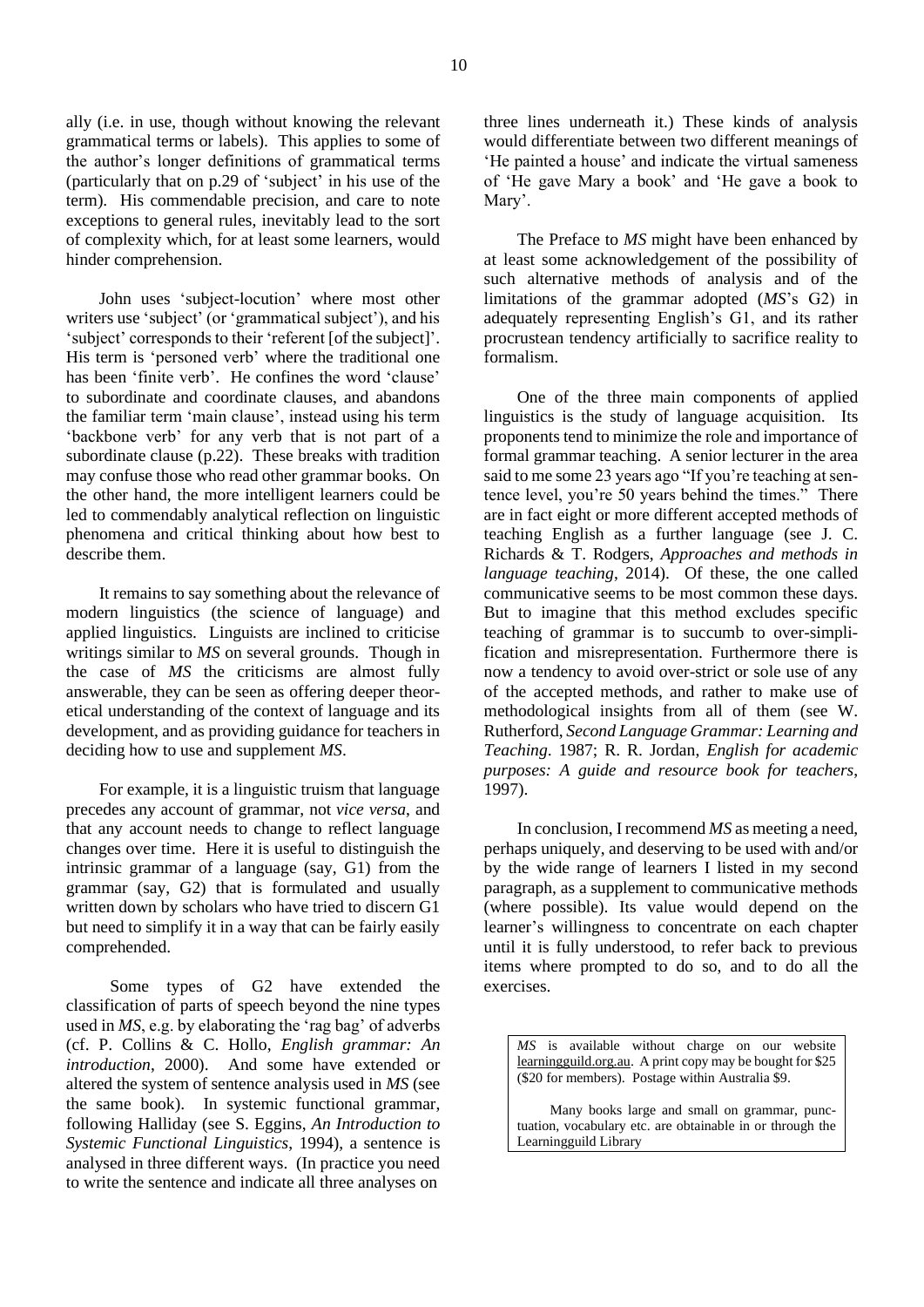## A pope and a poem: initial discussion

*Our program of Sunday Meetings in 2021 included reference to a film about Karol Wojtyla (up to 1978, the year in which he was elected Pope and took the name of John Paul II) and attention to a poem,* Church Going*, by Philip Larkin. Here I initiate discussion, and invite it, on any one or more of several subjects.* 

*JH*

The film can be found by going to [www.youtube.com](http://www.youtube.com/) and putting its name *Karol a man who became pope* into the search bar. It is competently acted, and brings out the suffering of the Polish people and the persecution of the Catholic Church first by the Nazis and then by Soviet authorities. Karol Wojtyla attends a secret seminary, becomes a priest in 1946, and later a bishop, and advocates and practises a way of love rather than of counter-violence.

The length of three hours is hardly justified. The film is made in English, but I found I needed the subtitles. These, however, are full of errors and often nonsensical. One needs in any case to go elsewhere to learn more of this earlier part of Wojtyla's life.

I have been fortunate to find on Google substantial and thoughtful writing by Jane Barnes and Helen Whitney under the title *John Paul II: His Life and Papacy,* following their two-year preparation of a documentary *John Paul II: The Millennial Pope.* (Look for those two titles in reverse order.) The two women were working for Frontline, an American centre for investigative journalism. There are essays by one or both of them under six headings. The book consisting of these essays appeared in or about 2003.

They give this illustration of Nazi persecution, from a letter Hitler himself wrote to General Frank. Polish priests "will preach what we want them to preach. If any priest acts differently, we shall make short work of him. The task of the priest is to keep the Poles quiet, stupid, and dull-witted... . There should be only one master for the Poles, the German."

#### Unsurprisingly, Helen Barnes says at the outset:

Over and over, we heard the following refrain: "To understand this Pope, you must go back to his Polish roots." Ultimately, everything we learned proved the deep truth of these words. All of the major themes of John Paul II's papacy can be traced to the shaping events of his life  $-$  a life whose roots are sunk in soil. His Christian vision, his vocation, his very emotions draw their depth and intensity from the country he left to become Holy Father of the Catholic Church in Rome.

Wojtyla was a professor of ethics before he became a bishop. In *Fides et Ratio* (*Faith and Reason*), the encyclical of 1998, by which time he had been Pope for 20 years, he emphasizes the importance of philosophy. His readiness for discussion with non-Christians appears in a long sentence in the Conclusion. I quote most of it, with admiration:

> the most pressing issues facing humanity … may find a solution if there is a clear and honest collaboration between Christians and the followers of other religions and all those who, while not sharing a religious belief, have at heart the renewal of humanity. (Sec.104)

John Paul had the human person at the centre of his philosophical concerns. A good survey, by John J. Coughlin OFM, called "Pope John Paul II and the Dignity of the Human Being", can be found by googling that title. The Pope emphasized all three of the body, the intellect, and free will in the development of persons.

What I miss in *Faith and Reason* is recognition of Plato's point that consistency is not enough, and that by critically identifying what are unsatisfactory startingpoints or assumptions we may make progress towards what deserves to be an *archē*, a first principle. (See *Republic* 533f.)

One assumption fundamental to Catholicism has been that ultimately the Pope himself can decide what is and what is not allowable for loyal Catholics to do. John Paul remained convinced that so-called artificial contraception was wrong, and that the proposal that women could be ordained as priests was a big mistake.

What has led many Catholics away from orthodoxy is the reaction to clashes of this kind that they are more sure that what the Pope rules out is justified than they are of the right of the Pope to decide the matter.

How are we to use the verb 'know' and corresponding verbs in other languages in locutions of the form  $'A$  **knows** that  $p'$ , where the verb is empha